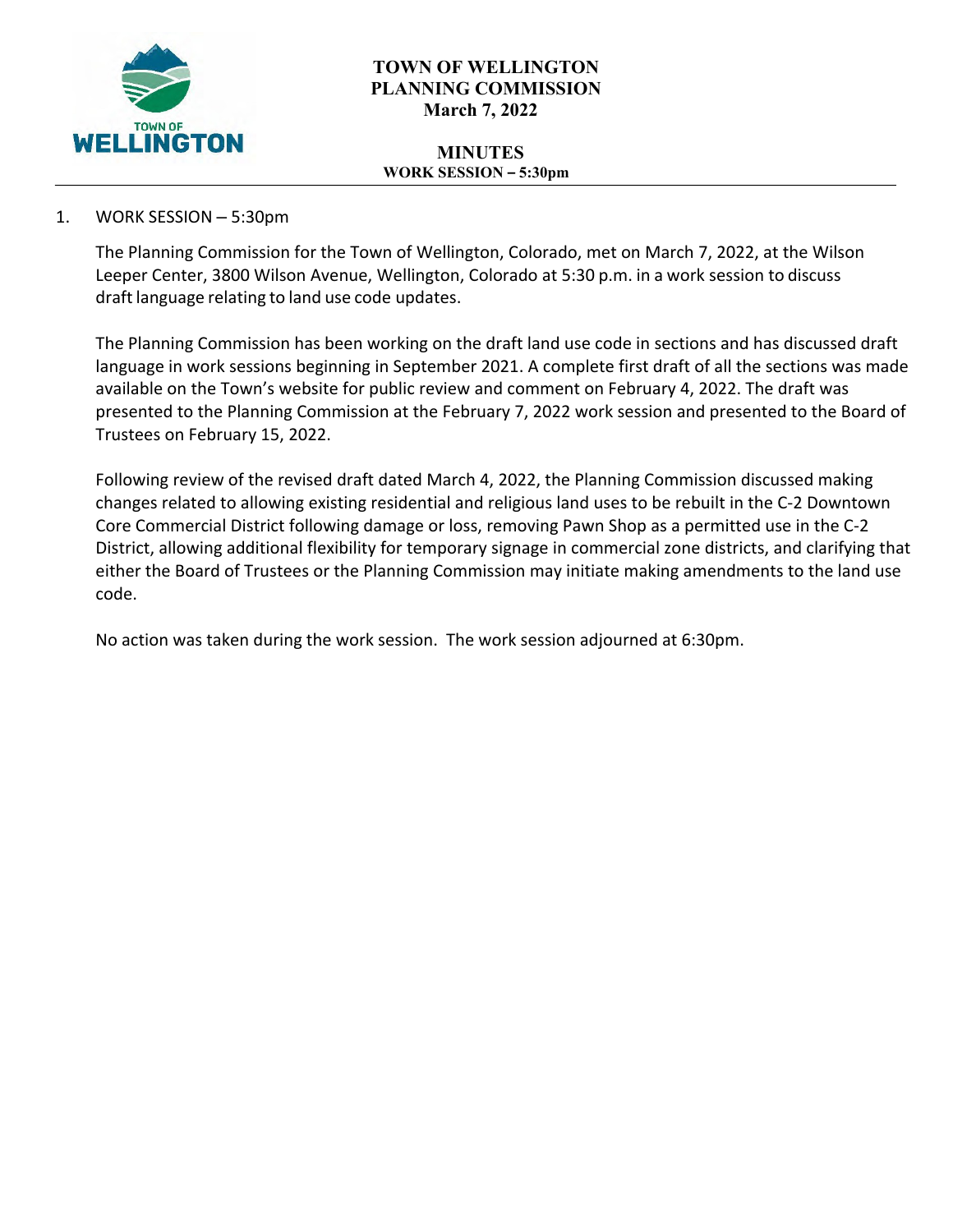

# **TOWN OF WELLINGTON PLANNING COMMISSION March 7, 2022**

#### **MINUTES REGULAR MEETING – 6:30pm**

2. CALL REGULAR MEETING TO ORDER – 6:30pm

The Planning Commission for the Town of Wellington, Colorado, met on March 7, 2022, at the Wilson Leeper Center, 3800 Wilson Avenue, Wellington, Colorado at 6:30 p.m.

3. ROLL CALL

Commissioners Present:

Eric Sartor, Chairperson Tim Whitehouse Rebekka Kinney Troy Hamman Linda Knaack Bert McCaffrey

| Absent:             | <b>Barry Friedrichs</b>              |
|---------------------|--------------------------------------|
| Town Staff Present: | Cody Bird, Planning Director         |
|                     | Patty Lundy, Development Coordinator |

4. ADDITIONS TO OR DELETIONS FROM THE AGENDA

None

5. PUBLIC FORUM

None

- 6. CONSIDERATION OF MINUTES
	- A. Meeting Minutes of February 7, 2022

Moved by Commissioner McCaffrey, seconded by Commissioner Knaack to approve the minutes as presented.

**Yeas – McCaffrey, Sartor, Knaack, Hamman, Whitehouse, Kinney Nays – None Motion carried.**

- 7. NEW BUSINESS
	- A. Public Hearing: Consider Adoption of the Land Use Code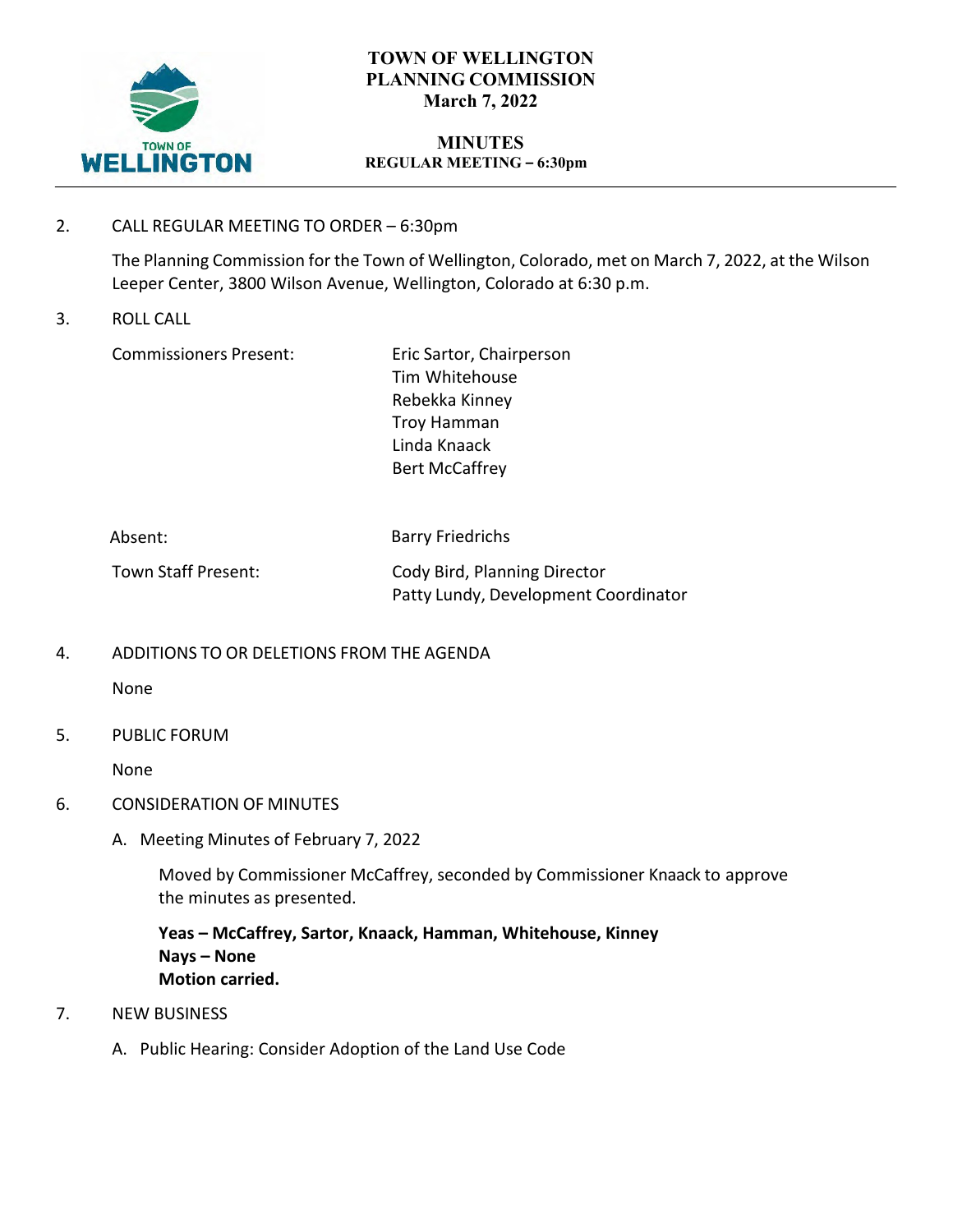Cody Bird, Planning Director explained the process for a public hearing to consider the land use code and highlighted the topics that were discussed at the work session. Key topics were allowing existing residential uses and existing religious land uses within the C-2 Downtown Core zone district to be rebuilt in the event of damage or loss; remove "Pawn Shop" as a permitted use from the C-2 Downtown Core zone district, allow as a permitted use in the LI Light Industrial zone district, and provide a separation buffer between "Pawn Shop" uses; change "Religious Land Use" to a permitted use within the C-1 Community Core zone district; revise the sign code provisions to allow additional flexibility for temporary signs within the C-1 Community Commercial, C-2 Downtown Core, C-3 Highway Commercial, LI Light Industrial and I Industrial zone districts – providing up to 32 square feet of temporary signage per street frontage; update the procedure table to remove the Planning Commission as a reviewer of variances (this is a required correction because variances are considered by the Board of Adjustments); clarify that either the Board of Trustees or the Planning Commission may initiate amendments to the land use code; and allow revisions for consistency, formatting, numbering, typographical corrections, consistency with engineering standards, and for legal clarity and effect.

Chairman Sartor opened the public hearing for comments.

Shirrell Tietz commented on allowing religious land uses in C1 vs C2 zone districts and existing religious land uses on Cleveland Avenue. She asked if sign sizes really matter. She also commented no how signs are connected onto older buildings and the need to look at how they are done because large signs require fastening to the old building. She mentioned the traffic circle that might be constructed by the new high school and stated this would make it hard for farmers to transport their equipment.

Jon Gaiter spoke on the nonconforming uses section. He mentioned that there are a couple of churches in the C2 area that makes them nonconforming. He commented that the sign code should be less restrictive. He said he would like to see the Land Use Code and the Zoning Map be approved at the same time. He commented that the Comprehensive Plan is not a policy document and suggested this be clarified in the purpose statement of the Land Use Code. He shared that there is a concern about the size of some of the lots related to housing affordability.

Lisa Chollet suggested that the minimum side yards should be looked at after seeing outcomes following the Marshal Fire. Smaller lots with larger setbacks like 10 feet from the property lines might be considered to help limit the spread of fires. There should also be fire resistant exteriors as a requirement.

Karen Eifert commented that she did not feel uses could just be removed from the commercial zone districts, especially uses like group homes since they are a protected group. She also commented on clarifying the status of the Comprehensive Plan as a policy document or a master plan. She asked about home occupations and wanted to be sure that Host Homes are not being eliminated as allowed uses.

Bird replied that group homes are allowed in all residential zone districts with the exception of the Manufactured Home District. Host Homes are not identified as specific uses, but falls under the definition of Family. The definition of Family is being updated to broaden the definition to include protected family statuses like Host Homes.

Kathy Wydallis commented that the minimum distance between structures has been removed from the district dimensions tables and suggested that should be double checked. She asked where the best practices related to commercial animal establishments came from because it seems like the large animal section would not be functional for animal establishments. She asked for clarification on what was included for administrative approvals of condominium maps.